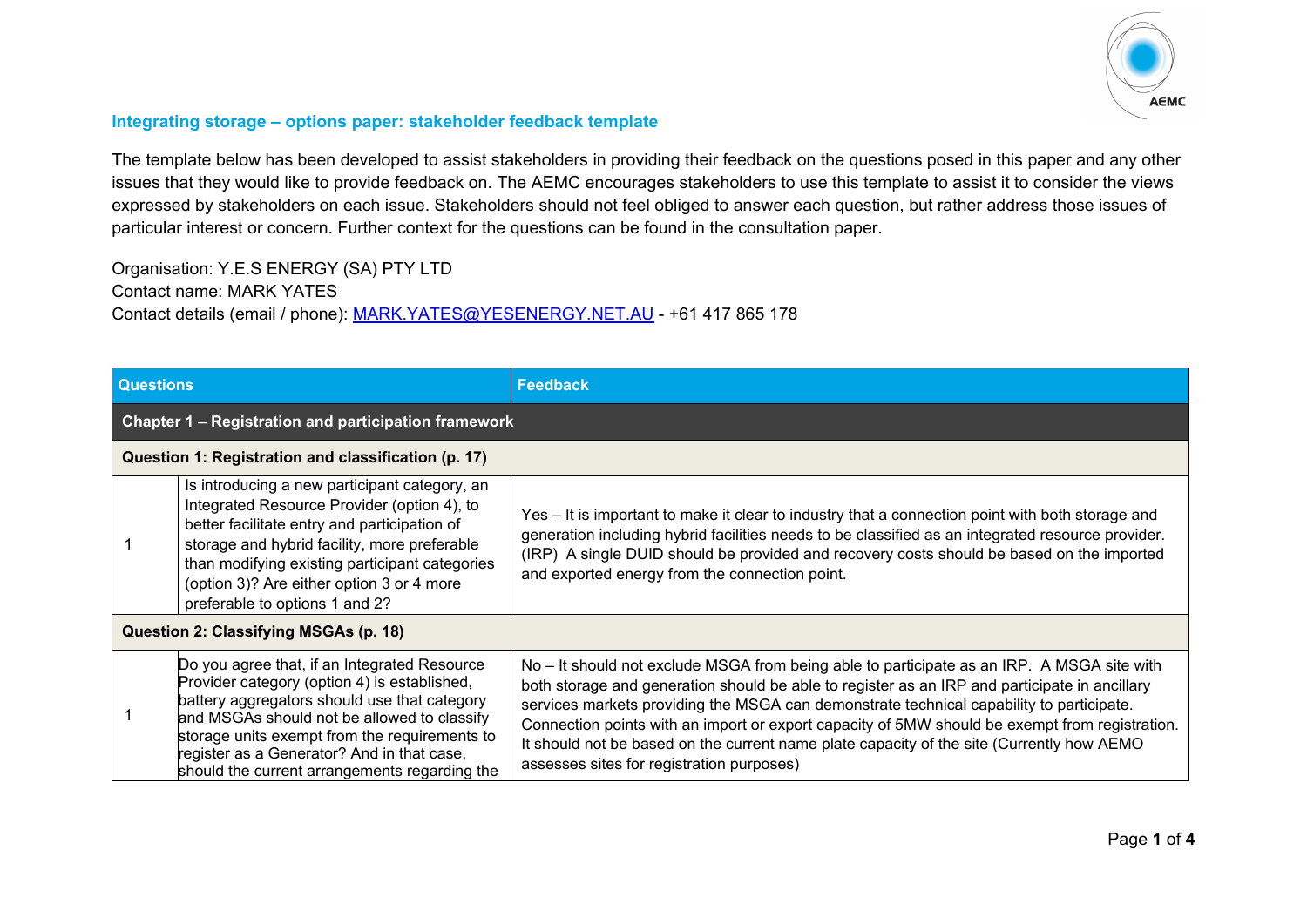

| <b>Questions</b>                                    |                                                                                                                                                                                                                                           | <b>Feedback</b>                                                                                                                                                                                                                                                            |  |  |
|-----------------------------------------------------|-------------------------------------------------------------------------------------------------------------------------------------------------------------------------------------------------------------------------------------------|----------------------------------------------------------------------------------------------------------------------------------------------------------------------------------------------------------------------------------------------------------------------------|--|--|
|                                                     | provision of market ancillary services by<br>MSGAs be maintained?                                                                                                                                                                         |                                                                                                                                                                                                                                                                            |  |  |
|                                                     | Question 3: Existing storage participants (p. 19)                                                                                                                                                                                         |                                                                                                                                                                                                                                                                            |  |  |
|                                                     | Should existing storage participants be<br>transitioned to a single participant category<br>(as they are currently registered as both a<br>Market Generator and Market Customer)?                                                         | Yes - The standard should be set any sites with both storage and generation should be<br>classified as an IRP irrespective of when they were registered.                                                                                                                   |  |  |
| Question 4: Scheduling of hybrid facilities (p. 20) |                                                                                                                                                                                                                                           |                                                                                                                                                                                                                                                                            |  |  |
|                                                     | What proportion of a hybrid facility's sent-out<br>generation capacity would need to be<br>dispatchable for the whole of the hybrid<br>facility's sent-out generation to be able to follow<br>dispatch instructions, under a single DUID? | A connection point with both storage and generation should be considered as an IRP<br>irrespective of the proportion.                                                                                                                                                      |  |  |
| 2                                                   | Would a dynamic approach to scheduling<br>obligations, for example shifting between<br>scheduled and semi-scheduled obligations<br>based on the state of charge of the storage<br>unit, be appropriate, and how should this<br>operate?   | No - A connection point where 5MW import or export is exceeded should be required to register<br>and participate in AEMO central dispatch. Sites with an import or export capacity less then<br>5MW should not be required to register or participate in central dispatch. |  |  |
| 3                                                   | Could the same approach be taken to<br>scheduling load where storage is added to a<br>Market Customer's site, or should different<br>considerations apply?                                                                                | No comment.                                                                                                                                                                                                                                                                |  |  |
| Question 5: Number of price bands (p. 21)           |                                                                                                                                                                                                                                           |                                                                                                                                                                                                                                                                            |  |  |
| 1                                                   | Do you agree that 20 price bands would be<br>appropriate for grid-scale batteries or would<br>another number of bands be more<br>appropriate?                                                                                             | Yes - The current price band arrangement is sufficient.                                                                                                                                                                                                                    |  |  |
| Question 6: Dispatching hybrid facilities (p. 21)   |                                                                                                                                                                                                                                           |                                                                                                                                                                                                                                                                            |  |  |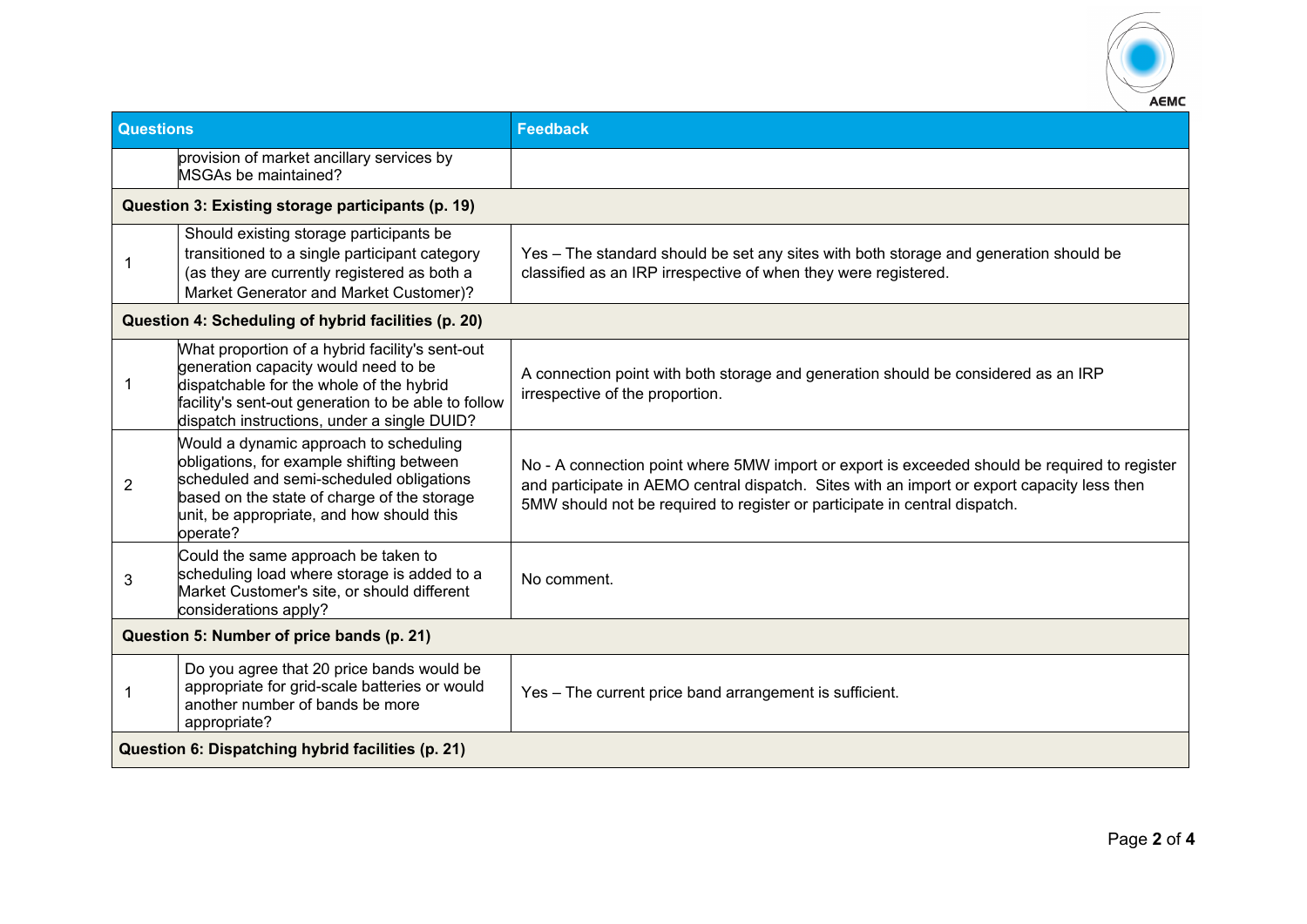

| <b>Questions</b>                                                 |                                                                                                                                                                                                                                 | <b>Feedback</b>                                                                                                                                                                                                                                                                                                                                                                                                                                                                                   |  |  |
|------------------------------------------------------------------|---------------------------------------------------------------------------------------------------------------------------------------------------------------------------------------------------------------------------------|---------------------------------------------------------------------------------------------------------------------------------------------------------------------------------------------------------------------------------------------------------------------------------------------------------------------------------------------------------------------------------------------------------------------------------------------------------------------------------------------------|--|--|
| -1                                                               | Are there certain configurations of hybrid<br>facilities that cannot, or should not, be<br>dispatched at a single connection point?                                                                                             | No - All connection points with both storage and generation including hybrid should be<br>classified as an IRP                                                                                                                                                                                                                                                                                                                                                                                    |  |  |
| 2                                                                | What benefits are achieved by dispatching a<br>hybrid facility at a single connection point, and<br>what issues arise?                                                                                                          | All connection points with both storage and generation including hybrid should be classified as<br>an ISP this will provide clarity to industry on how to classify sites.                                                                                                                                                                                                                                                                                                                         |  |  |
| Question 7: Performance standards (p. 22)                        |                                                                                                                                                                                                                                 |                                                                                                                                                                                                                                                                                                                                                                                                                                                                                                   |  |  |
| 1                                                                | What issues may arise if performance and<br>access standards are set at the connection<br>point for hybrid facilities? Would these<br>standards need to be amended to provide<br>appropriate flexibility for hybrid facilities? | No Comment.                                                                                                                                                                                                                                                                                                                                                                                                                                                                                       |  |  |
| Chapter 3 - Recovery of non-energy costs                         |                                                                                                                                                                                                                                 |                                                                                                                                                                                                                                                                                                                                                                                                                                                                                                   |  |  |
| Question 8: Options for the recovery of non-energy costs (p. 27) |                                                                                                                                                                                                                                 |                                                                                                                                                                                                                                                                                                                                                                                                                                                                                                   |  |  |
| 1                                                                | Which option do you consider to be the most<br>appropriate for the recovery of non- energy<br>costs from market participants? Please provide<br>detail on why it would be the most appropriate<br>option.                       | (Option 3?) - Non-Energy recovery costs should be "netted" based on imported and exported<br>energy at the connection point for the IRP. I.E If an IRP is importing energy in a trading interval<br>during a lower FCAS event it should be recovered from. If an IRP is Exporting energy in a<br>trading interval during a raise FCAS event it should be recovered from. Net recovery charges<br>should be applied for the net import/export at the connection point within the trading interval. |  |  |
| 2                                                                | Are there any other factors the Commission<br>should consider when deciding how non-<br>energy costs should be recovered from market<br>participants?                                                                           | Non-Energy recovery costs should be "netted" based on imported and exported energy at the<br>connection point for the IRP, it should be recovered from all energy participants equally<br>regardless of the participants category.                                                                                                                                                                                                                                                                |  |  |
| 3                                                                | Are there any implementation issues the<br>Commission should consider?                                                                                                                                                          | Yes – Managing the retrospective adjustment of existing sites may be challenging, however<br>once implemented it will provide clear guidelines to industry for future applications.                                                                                                                                                                                                                                                                                                               |  |  |